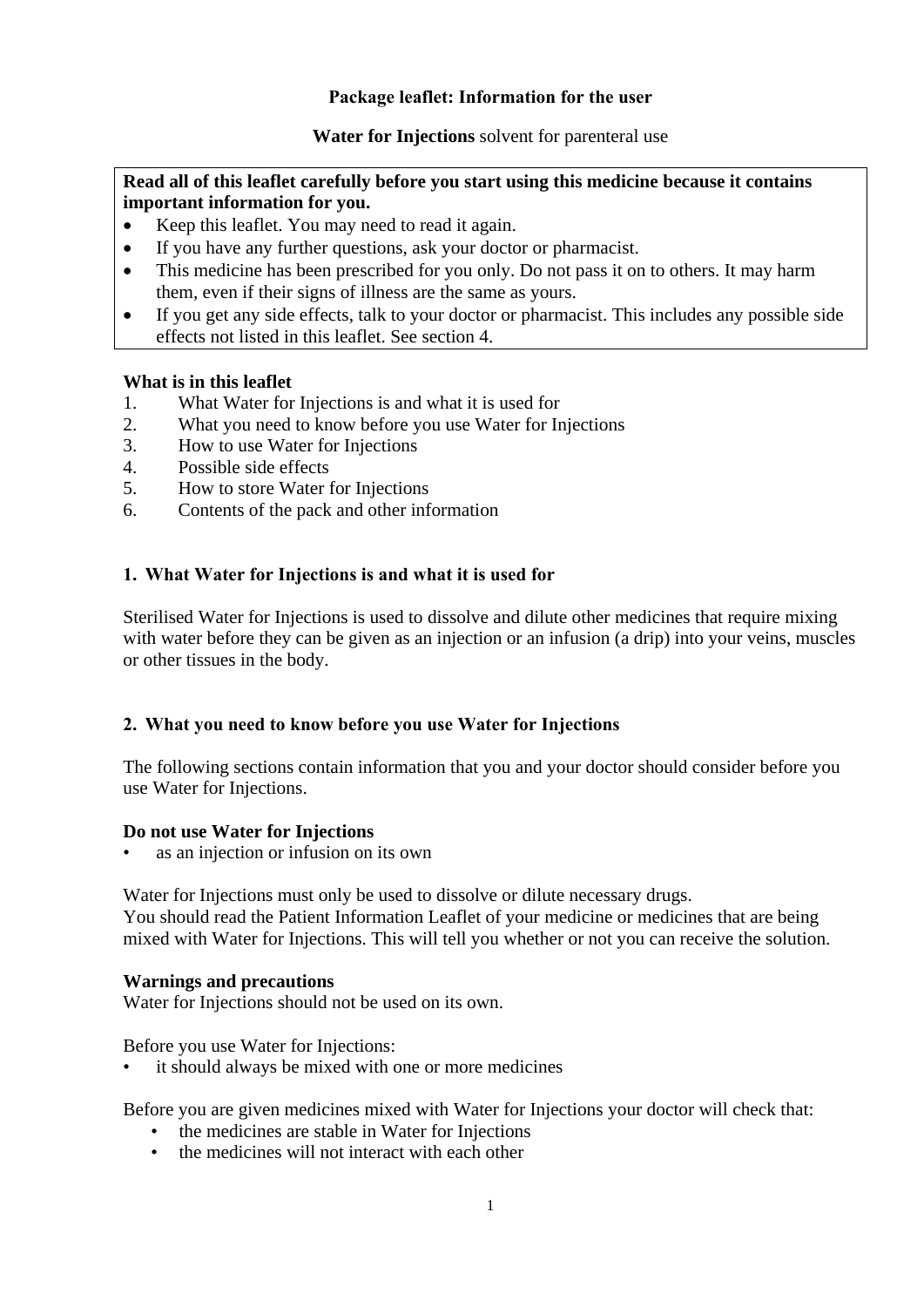#### **Other medicines and Water for Injections**

Please refer to the Patient Information Leaflet of your medicine that is being mixed with Water for Injections. Those medicinal products known to be incompatible with water for injections must not be used.

#### **Pregnancy, breast-feeding, and fertility**

Please refer to the Patient Information Leaflet of your medicine that is being mixed with Water for Injections.

### **Driving and using machines**

Water for Injections has no influence on the ability to drive and use machines. Any effects on your ability to drive or use machines will depend on which medicines you are using mixed with Water for Injections.

### **3. How to use Water for Injections**

Always use this medicine exactly as your doctor has told you. Check with your doctor or pharmacist if you are not sure.

Your doctor will decide how much you need and when and how it is to be given. This will depend on which medicine or medicines you need to take with Water for Injections. Use only if the Water for Injections is clear, colourless, without visible particles and if the container is undamaged.

If you have any further questions on the use of this medicine, ask your doctor or pharmacist.

### **4. Possible Side Effects**

Please refer to the Patient Information Leaflet of your medicine that is being mixed with Water for Injections.

#### **Reporting of side effects**

If you get any side effects, talk to your doctor or pharmacist. This includes any possible side effects not listed in this leaflet. You can also report side effects directly to: HPRA Pharmacovigilance Section Earlsfort Terrace IRL - Dublin 2 Tel: +353 1 676 4971 Fax: +353 1 676 2517 Website: www.hpra.ie Email: [medsafety@hpra.ie](mailto:medsafety@hpra.ie)

By reporting side effects, you can help provide more information of the safety of this medicine.

### **5. How to store Water for Injections**

Do not use Water for Injections after the expiry date, which is stated on the label and carton.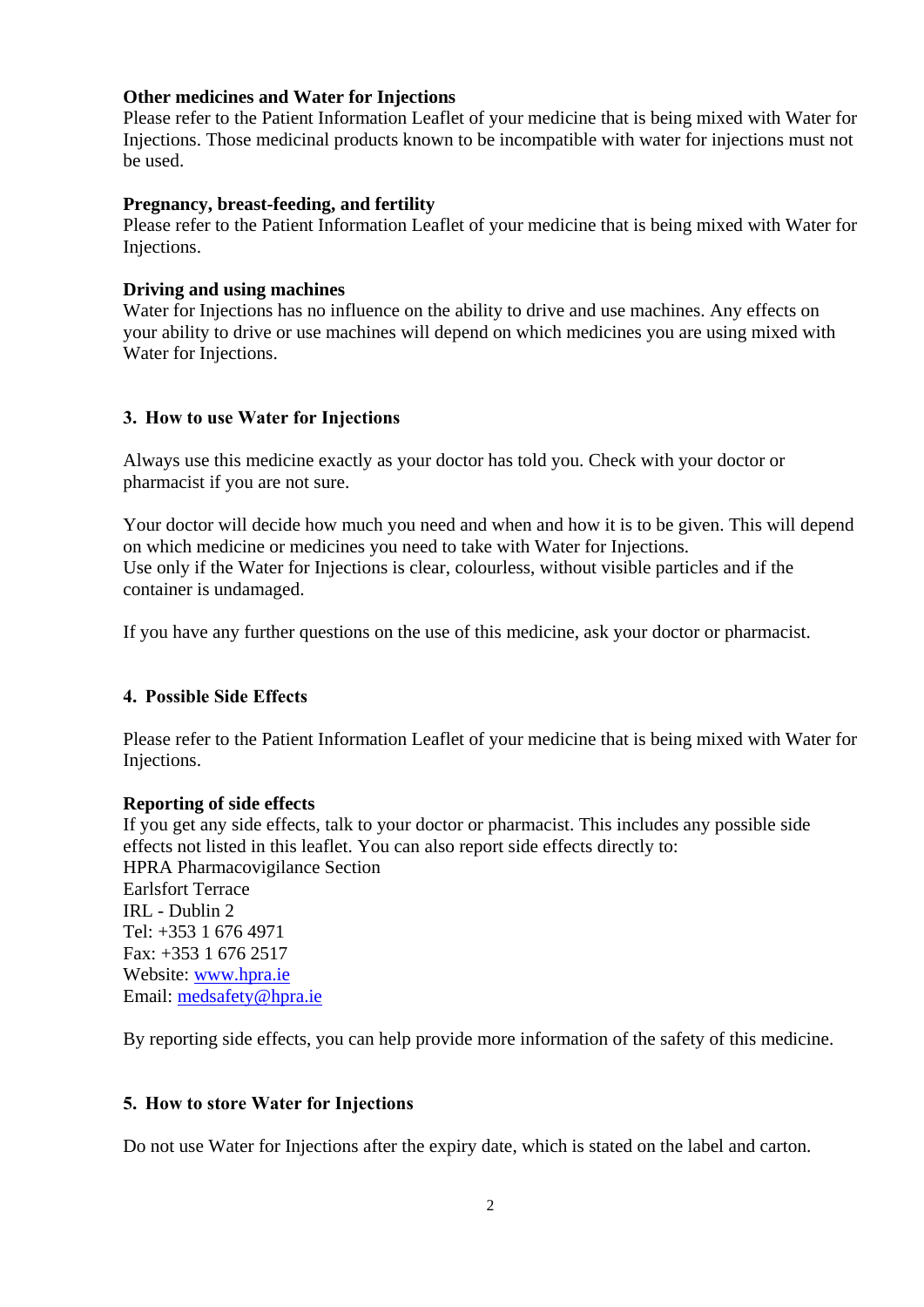- **Keep this medicine out of the sight and reach of children.**
- Do not freeze.
- Your doctor will inform you how to dispose of unused product or waste material.
- After opening, the product must be used immediately.

This medicinal product does not require any special storage conditions.

For in use shelf life, after reconstitution of the medicinal product, check the Package Information Leaflet of the medicinal product which was reconstituted with Water for Injections.

# **6. Contents of the pack and other information**

# **What Water for Injections contains**

The only ingredient is sterile Water for Injections in one vial.

# **What Water for Injections looks like and contents of the pack**

Water for Injections is a clear, colourless liquid.

| Pack sizes (1 vial per pack)   | <b>Container details</b>                                                                                                                                                                                                                                                                                                                                                                                                                                              |
|--------------------------------|-----------------------------------------------------------------------------------------------------------------------------------------------------------------------------------------------------------------------------------------------------------------------------------------------------------------------------------------------------------------------------------------------------------------------------------------------------------------------|
| 2 ml, 2.5 ml, 3 ml, 4 ml, 5 ml | In 6 ml injection vial clear glass with<br>chlorobutyl or bromobutyl rubber stopper<br>and aluminium crimp-cap with<br>polypropylene plastic disc.<br>For the filling size:<br>2 ml (overage 0.3 ml): Blue/ purple,<br>2.5 ml (overage 0.3 ml): Blue/ blue,<br>2.5 ml (overage 0.4 ml): Blue/lime,<br>2.5 ml (overage 0.6 ml): Blue/ light blue,<br>3 ml (overage 0.4 ml): Blue/ orange,<br>4 ml (overage 0.3 ml): Blue/ grey,<br>5 ml (overage 0.4 ml): Blue/ green. |
| 5.6 ml, 10 ml                  | In 10 ml injection vial clear glass with<br>chlorobutyl or bromobutyl rubber stopper<br>and aluminium crimp-cap with<br>polypropylene plastic disc.<br>For the filling size:<br>5.6 ml (overage 0.46 ml): Blue/lime,<br>10 ml (overage 0.5 ml): Blue/blue.                                                                                                                                                                                                            |
| $15 \text{ ml}$                | In 15 ml injection vial clear glass with<br>chlorobutyl or bromobutyl rubber stopper<br>and aluminium crimp-cap with<br>polypropylene plastic disc.<br>For the filling size:<br>15 ml (overage 0.5 ml): Blue/ blue.                                                                                                                                                                                                                                                   |
| $20 \text{ ml}$                | In 25 ml injection vial clear glass with<br>chlorobutyl or bromobutyl rubber stopper                                                                                                                                                                                                                                                                                                                                                                                  |